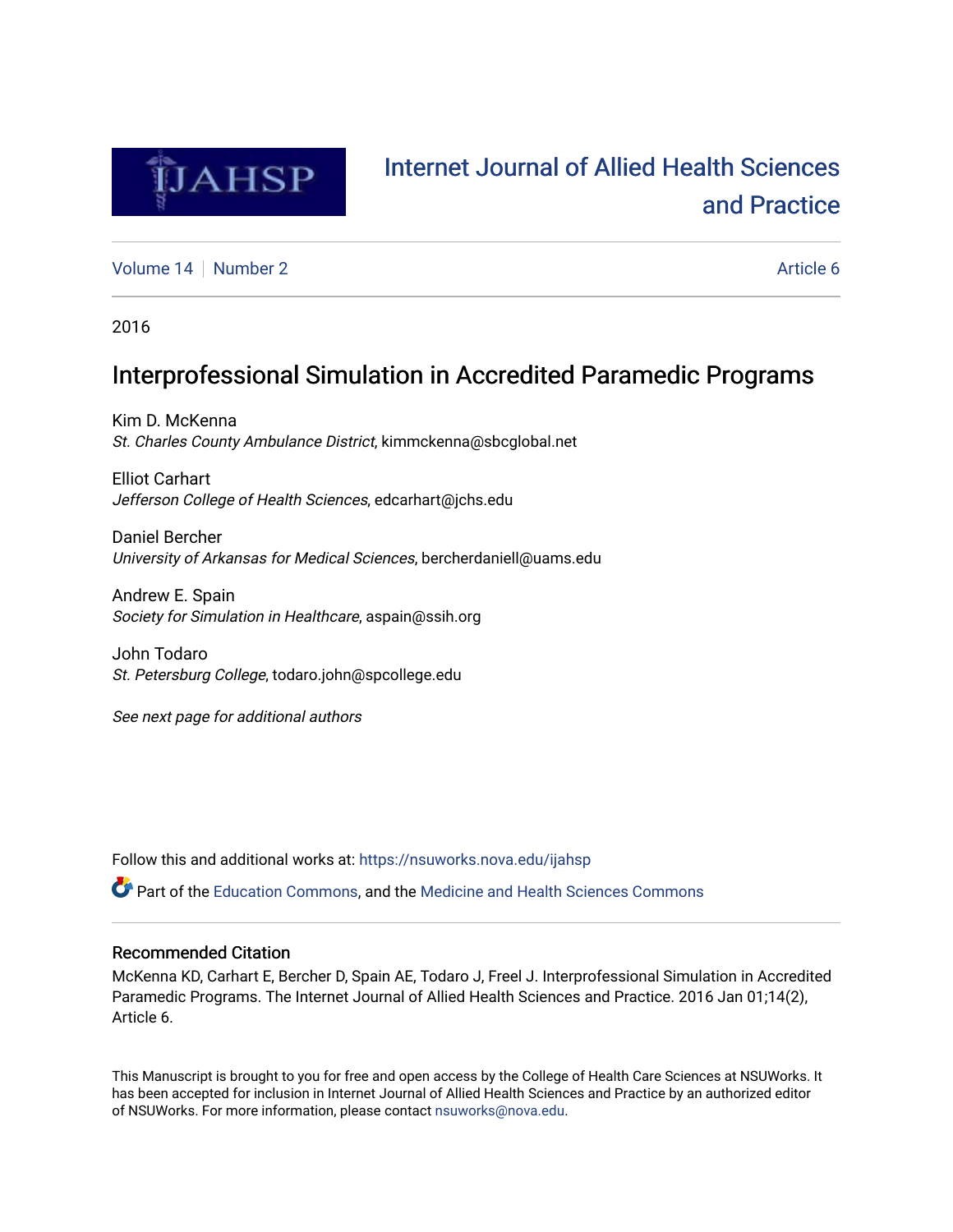# Interprofessional Simulation in Accredited Paramedic Programs

### **Abstract**

Introduction: Healthcare leaders advocate for interprofessional education as a means to promote collaborative practice, enhance interdisciplinary communication, and improve patient safety in the health professions. There is little evidence specific to interprofessional simulation in paramedic education. Methods: The National Association of EMS Educators (NAEMSE) surveyed paramedic programs that were accredited or in the process of becoming accredited. Program respondents were asked to characterize their resources and their use of those resources, and then were asked about their perceptions pertaining to simulation in their program. Chi-square analysis was used to compare characteristics of programs that participated in interdisciplinary simulation with those that did not. Results: Of the 389 of 638 (61%) paramedic program survey respondents, 44% (159 of 362) report interprofessional simulation. They perceived they used the right amount of simulation more frequently than other paramedic programs  $\chi^2$  (1, N=362) = 8.425, p  $X^2$  (1, N=362) = 11.751, p $X^2$  (1, N=356) = 8.838, p $X^2$  (1, N=362) = 4.704, p $X^2$  (1, N=362) = 11.508 pX<sup>2</sup> (1, N=362) = 5.495, pX<sup>2</sup> (1, N=359) = 12.595, p<0.01. Conclusion: This research suggests that paramedic programs conducting interdisciplinary simulation indicated they have greater access to resources and faculty training to support simulation.

## Author Bio(s)

- Kim D. McKenna MEd, RN, EMT-P is Chair of the Research Committee at the National Association of EMS Educators, and Director of Education at St. Charles County Ambulance District
- Elliot Carhart EdD, RRT, NRP, NCEE is Associate Professor and Director at the Center for Healthcare Simulation Research at Jefferson College of Health Sciences
- Daniel L. Bercher PhD, NRP is Chairman and Associate Professor at the University of Arkansas for Medical Sciences
- Andrew E. Spain MA, EMT-P, NCEE is Director of Accreditation and Certification at the Society for Simulation in Healthcare
- John Todaro BA, RN, NRP, NCEE is EMS/CME Academic Department Coordinator at St. Petersburg College
- Joann Freel BS, CMP is the Executive Director at National Association of EMS Educators

### Authors

Kim D. McKenna, Elliot Carhart, Daniel Bercher, Andrew E. Spain, John Todaro, and Joann Freel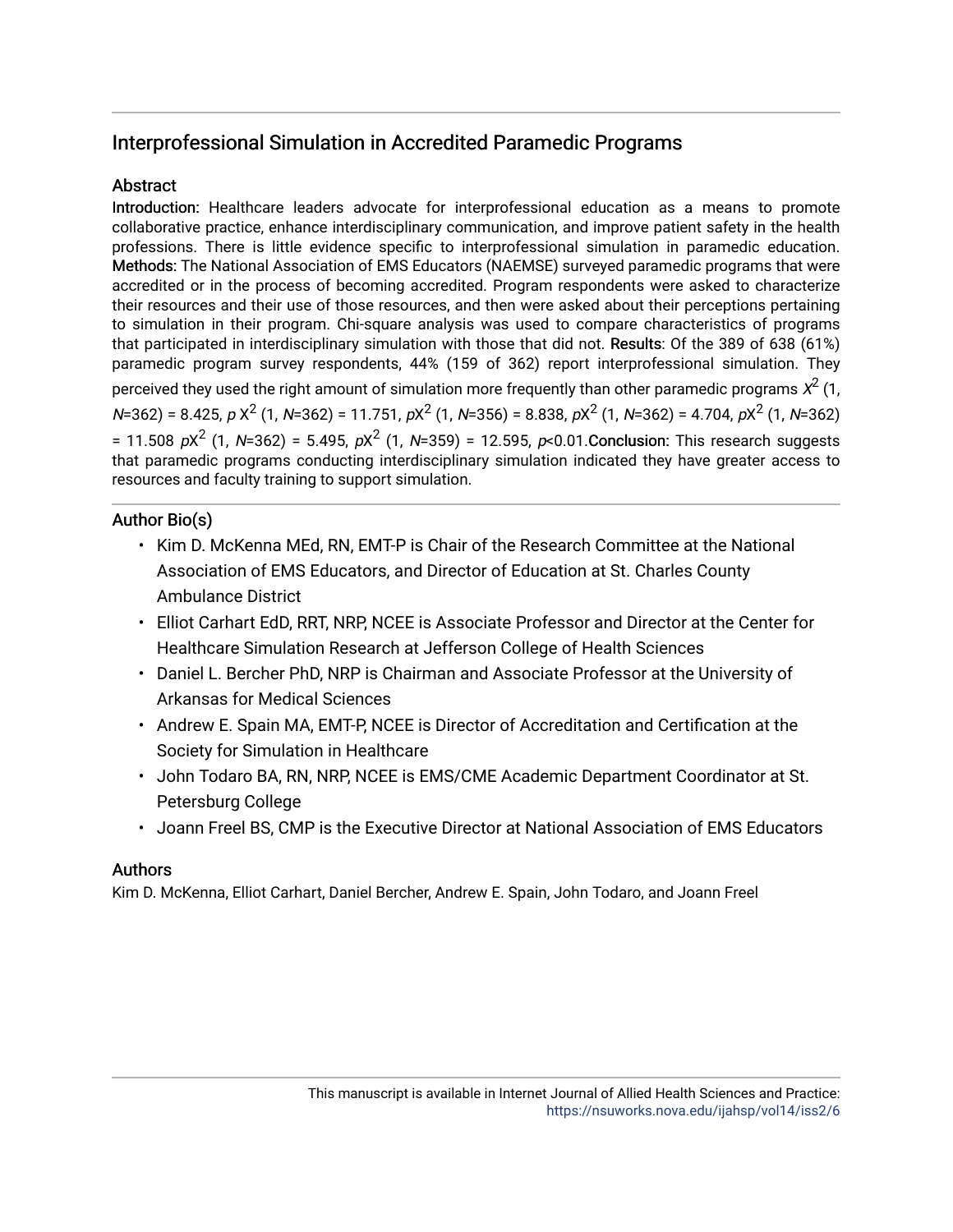

The Internet Journal of Allied Health Sciences and Practice *Dedicated to allied health professional practice and education* **Vol. 14 No. 2 ISSN 1540-580X**

## Interprofessional Simulation in Accredited Paramedic Programs

Kim McKenna, MEd, RN, EMT-P<sup>1</sup> Elliot Carhart, EdD, RRT, NRP, NCEE<sup>2</sup> Daniel Bercher, PhD, NRP<sup>3</sup> Andrew Spain, MA, EMT-P, NCEE<sup>4</sup> John Todaro, EdD, RRT, NRP, NCEE<sup>5</sup> Joann Freel, BS, CMP<sup>6</sup>

- 1. St. Charles County Ambulance District
- 2. Jefferson College of Health Sciences
- 3. University of Arkansas for Medical Sciences
- 4. Society for Simulation in Healthcare
- 5. St. Petersburg College
- 6. National Association of EMS Educators

United States

#### **ABSTRACT**

**Purpose**: Healthcare leaders advocate for interprofessional education as a means to promote collaborative practice, enhance interdisciplinary communication, and improve patient safety in the health professions. There is little evidence specific to interprofessional simulation in paramedic education. **Methods:** The National Association of EMS Educators (NAEMSE) surveyed paramedic programs that were accredited or in the process of becoming accredited. Program respondents were asked to characterize their resources and their use of those resources, and then were asked about their perceptions pertaining to simulation in their program. Chi-square analysis was used to compare characteristics of programs that participated in interdisciplinary simulation with those that did not. **Results**: Of the 389 of 638 (61%) paramedic program survey respondents, 44% (159 of 362) report interprofessional simulation. They perceived they used the right amount of simulation more frequently than other paramedic programs *X*<sup>2</sup> (1, *N*=362) = 8.425, *p*<0.01. These programs indicated they have personnel support for simulation above regular faculty hours more often than those that did not *X*<sup>2</sup> (1, *N*=362) = 11.751, *p*<0.01. They also more frequently reported their simulation equipment was adequate *X*<sup>2</sup> (1, *N*=356) = 8.838, *p*<.01, and they more frequently use advanced (fully programmable) manikins *X*<sup>2</sup> (1, *N*=362) = 4.704, *p*<.05, computer-based simulation *X*<sup>2</sup> (1, *N*=362) = 11.508 *p*<0.01, and virtual reality simulation *X*<sup>2</sup> (1, *N*=362)  $= 5.495$ ,  $p<$  05 than programs that did not participate in interprofessional simulation. Interdisciplinary simulation programs were also more likely to report that faculty training was adequate *X*<sup>2</sup> (1, *N*=359) = 12.595, *p*<0.01.**Conclusion:** This research suggests that paramedic programs conducting interdisciplinary simulation indicated they have greater access to resources and faculty training to support simulation.

#### **INTRODUCTION**

As health systems transform to meet emerging community needs, the need for interprofessional education is growing. Globally, healthcare leaders advocate for interprofessional education as a means to promote collaborative practice, enhance interdisciplinary communication, and improve patient safety in the health professions.1-3 Simulation is an educational tool that can be used to hone such knowledge, skills, and practice within diverse clinical teams.<sup>4</sup> There is little evidence specific to interprofessional simulation in paramedic education. Research involving medical, nursing, and other healthcare learners found that students with prior interprofessional learning experience had significantly more positive attitudes towards aspects of teamwork and collaboration such as being a more effective member of a healthcare team, working together to solve problems, improving interdisciplinary relationships, viewing other professions in a positive manner, trusting and respecting those in other professions, and recognizing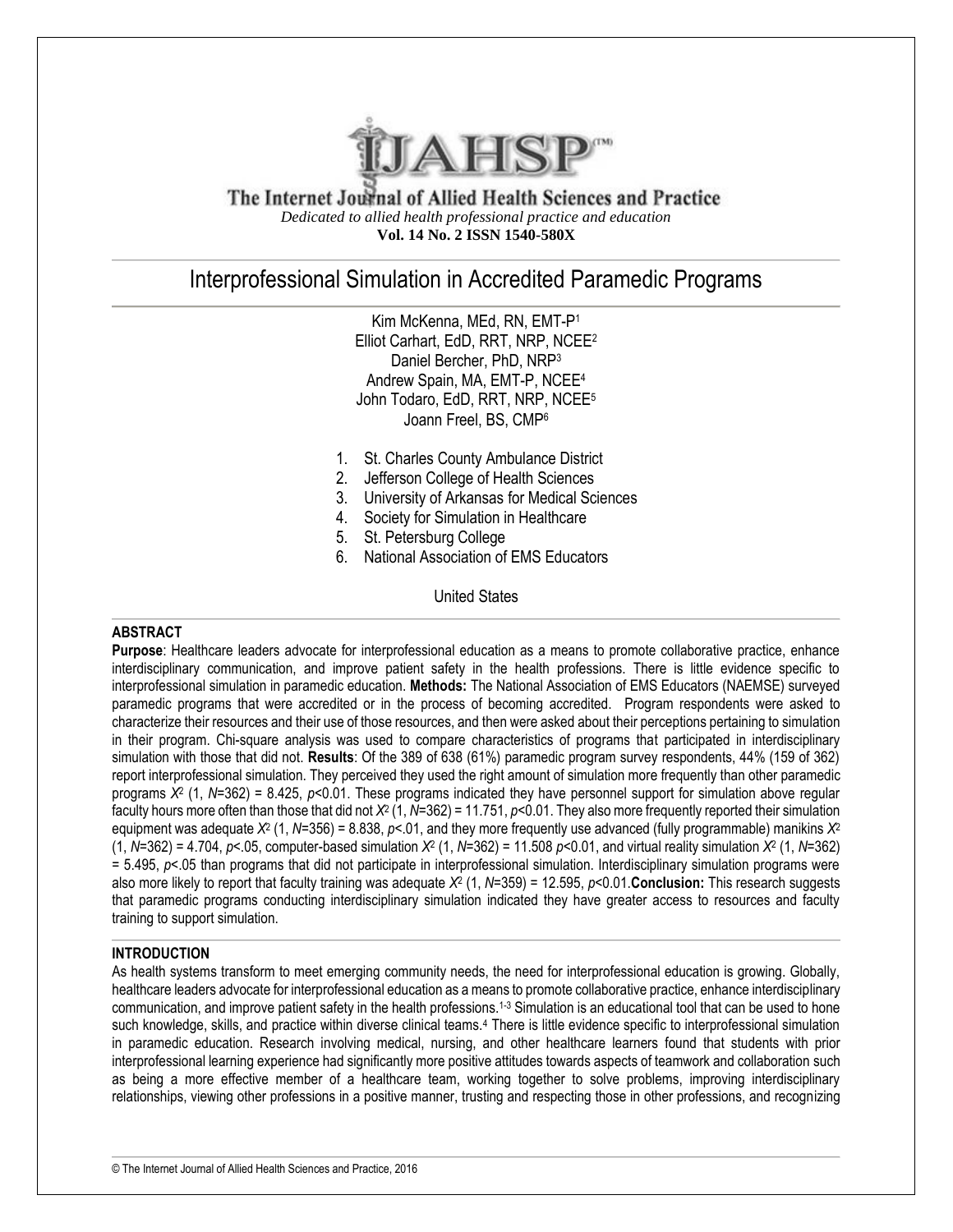their own limitations.5,6 Despite the beliefs regarding benefits of using simulation for interprofessional learning, McGaghie et al excluded interprofessional simulation from their list of simulation best practices because they felt there was insufficient research on this topic to include it.<sup>7</sup>

EMS professionals provide care to nearly 20 million patients annually in the United States.<sup>8</sup> Paramedics practice at the "intersection between public health, healthcare, and public safety,"<sup>9</sup> This broad role definition, coupled with the reality that EMS personnel pick up and deliver their patients virtually anywhere, means they interact often with personnel in these and many other disciplines. These interactions often involve critical, time sensitive situations. These factors mean that prehospital emergency care, much like emergency medicine, is ripe for conflict and error.<sup>10</sup>

Despite the benefits articulated above, there remain challenges to using simulation effectively in EMS. Faculty training, personnel resources, and equipment availability have been found to impede simulation use in accredited paramedic programs.<sup>11</sup> These findings were similar in nursing where barriers to simulation included faculty training, cost, equipment issues, personnel resources, scheduling, and curricular issues.<sup>12</sup> Interprofessional simulation has additional challenges such as scheduling, class size, program proximity, administrative buy-in, faculty resistance, regulatory limitations and scope of practice boundaries.<sup>1</sup>

Existing research related to interprofessional education in EMS suggests that participating in education with other health or public safety personnel increases understanding of other health professions' roles, how the role of each team member is central to how the health care team members collaborate to promote effective patient outcomes, and interprofessional competence.12,13 As described here, interprofessional competence refers to skill in communication, collaboration, roles and responsibilities, collaborative patient, and family-centered approach to care, conflict management, and effective team functioning. After participating in interdisciplinary education, paramedic students reported positive attitudes toward interprofessional cooperation.<sup>14</sup> Currently, the literature is void of any investigations regarding the relationships between interdisciplinary simulation education and faculty training, resources, or faculty perceptions in entry-level paramedic programs.

#### **Methods**

A subcommittee of the National Association of EMS Educators' (NAEMSE) Research Committee conducted a planned secondary analysis of existing data from the Simulation Use in Paramedic Education Research (SUPER) project.<sup>11</sup> The research proposal was determined to be exempt from further review by the Institutional Review Board of the University of Missouri - St. Louis.

This study utilized a census survey of all 638 paramedic programs that were accredited or had a letter of review from the Committee on Accreditation of Educational Programs for the Emergency Medical Services Professions (CoAEMSP) as of November 13, 2013. The CoAEMSP is the committee affiliate with the Commission on Accreditation of Allied Health Education Programs (CAAHEP) responsible for managing the paramedic program accreditation process (www.caahep.org).15A letter of review designates that the paramedic program is in the "becoming accredited" process.

The 56 question survey instrument was developed and revised using a consensus group approach with the National Council for State Boards of Nursing (NCSBN) survey as a launching point to develop the research instrument.<sup>16</sup> The survey was piloted within the research team and with eight additional paramedic programs. The principal investigator conducted cognitive interviews with the pilot sites to assure understanding of the survey questions and the committee later revised the survey instrument based on the findings from cognitive interviews.

#### **Results**

There were 389 valid survey responses (61% response rate). The program location was categorized using the Federal Emergency Management Agency (FEMA) regions to protect the confidentiality of individual programs.<sup>16</sup> More than half of paramedic programs responded from all Federal Emergency Management Agency (FEMA) regions except for region IV (southeast) which yielded just under a 50% response.

Post-secondary institutions constituted the largest group of responses (75%) with two-year colleges comprising more than threequarters (77%) of that group, followed by four-year college or university (13%), technical schools (9%), and other (1%). The remaining institutional sponsorship types included hospital, clinic or medical center (12%), consortium (6%), governmental education or medical service (fire or EMS agency) (4%), and other (3%)

Program length ranged from 3 to 45 months (*M*=13.38, *SD* +5.06). Total average annual student enrollment varied widely; however 63% of programs had between 11 and 35 students enrolled annually. Likewise, average individual class cohort size was between 11 and 35 students for 81% of the programs.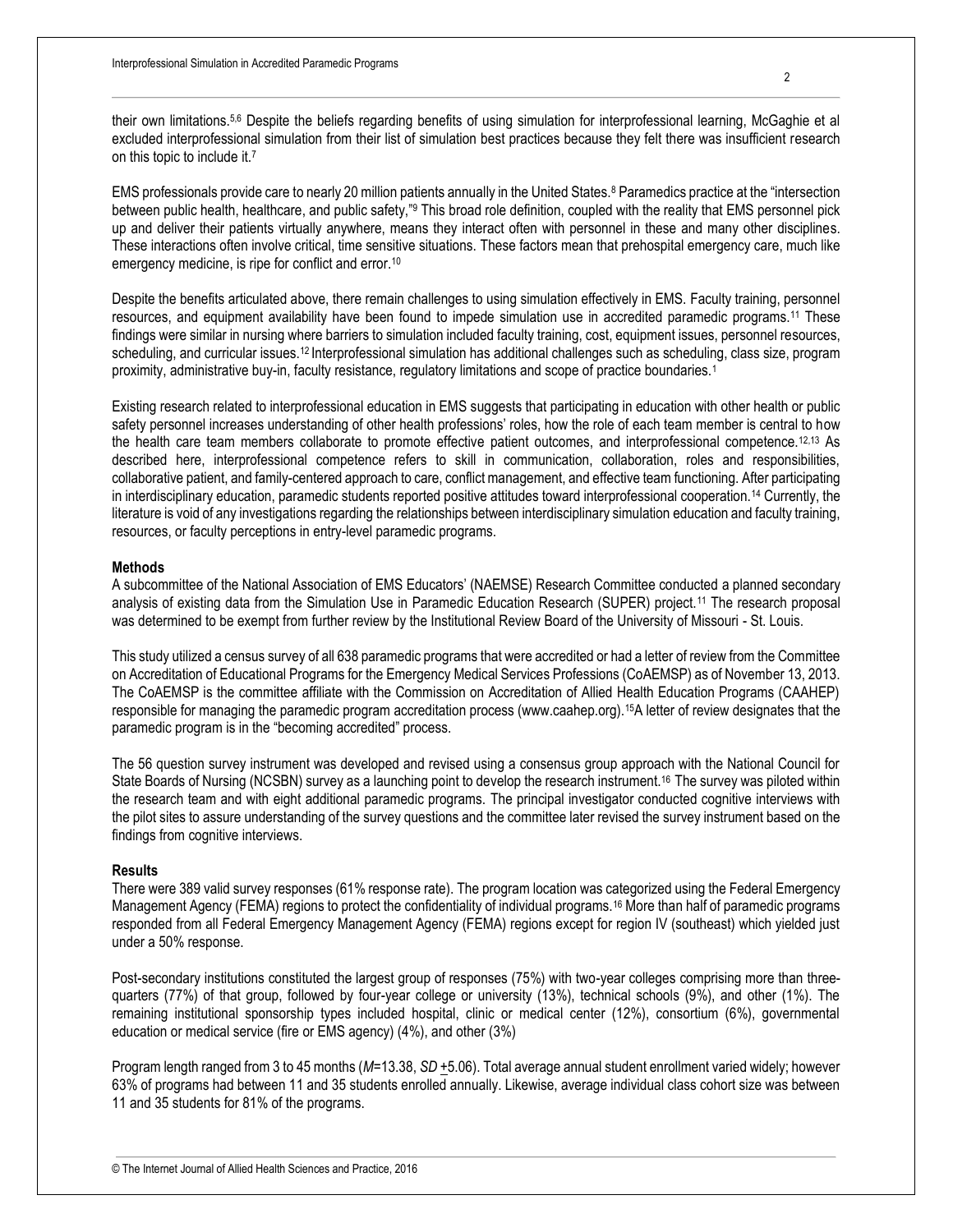Preliminary analysis was conducted to control for the influence of extraneous demographic variables. This revealed no statistically significant difference in the frequency of interprofessional simulation and the type of institution sponsor, or sponsoring institution status (public, private: for profit, private: not-for-profit), or the program length or size.

There were 362 of the original 389 programs that replied to the interprofessional simulation questions. Of those, 159 (44%) report simulation activities with other disciplines. These paramedic programs engaged in simulation with a broad range of disciplines, although nursing programs constituted the greatest number (Table 1).

| Table 1. Disciplines Participating in Simulation with Paramedic Students |           |
|--------------------------------------------------------------------------|-----------|
| <b>Discipline</b>                                                        | $n$ (%)   |
| <b>Nursing</b>                                                           | 128 (81%) |
| Medicine (e.g. MD, DO)                                                   | 58 (36%)  |
| Law enforcement                                                          | 54 (34%)  |
| <b>Respiratory therapy</b>                                               | 54 (34%)  |
| Mid-level providers (e.g. NP, PA)                                        | 40 (25%)  |
| Fire personnel                                                           | 11 (7%)   |
| <b>Emergency Medical Technicians</b>                                     | 10 (6%)   |
| Radiology                                                                | 9(6%)     |

*Note: Respondents also reported simulation participation with drug counseling, mental health, physical therapy, surgical technologist, day care, 911 dispatchers, health information, pharmacy technology, and veterinary technology programs.*

Respondents were asked to describe their perception of the amount of simulation used in their programs (we should use more; we should use less; or we use the right amount). No program responded they should use less simulation and only 22% indicated they used the right amount of simulation. Programs reporting the use of interprofessional simulation responded that they used the right amount of simulation more frequently than did other programs *X*<sup>2</sup> (1, *N*=362) = 8.425, *p*<0.01.

A theme of significant findings emerged with regard to program resources in those programs that conduct interprofessional simulation as compared to their counterparts. Programs were asked to report how much personnel support they have for their simulation programs above regular faculty hours. There was a significant difference in personnel support for simulation *X*<sup>2</sup> (1, *N*=362) = 11.751, *p*<0.01, with programs that participate in interprofessional simulation, indicating they have more personnel support for simulation than those that did not.

These programs also more frequently indicated their simulation equipment was adequate *X*<sup>2</sup> (1, *N*=356) = 8.838, *p*<0.01 and they more frequently use advanced (fully programmable) manikins  $X^2$  (1, N=362) = 4.704, p<0.05, computer-based simulation  $X^2$  (1,  $N=362$ ) = 11.508 *p*<0.01, and virtual reality simulation  $X^2$  (1,  $N=362$ ) = 5.495, *p*<0.05 than programs that did not participate in interprofessional simulation.

This trend toward more program resources for simulation continued in the area of faculty training. Interdisciplinary simulation programs also differed from those that did not when reporting that faculty training was adequate *X*<sup>2</sup> (1, *N*=359) = 12.595, *p*<0.01. More of the programs that conduct interprofessional simulation indicated their faculty training was adequate.

#### **Discussion**

At the time of this investigation, less than one-half of accredited paramedic programs reported that they participate in simulationrelated activities with other disciplines. No relationship between school characteristics and the frequency of interprofessional simulation was found in this study. Other factors contributing to the low use are unknown. Paramedic programs that participate in interprofessional simulation do so primarily with nursing and other health or public safety professions. Given the nature of paramedicine, this diversity in simulation partners is desirable and supports the need to provide interprofessional education.

This research suggests that paramedic programs involved in interdisciplinary simulation indicated they have greater access to personnel resources and faculty training to support simulation. These programs are also more likely to use more complex technological types of simulation such as advanced (fully programmable) manikins, computer-simulation, and virtual reality simulation. No differences related to the type of school emerged, but it would seem logical that programs that participate in interprofessional simulation have a system and resources in place that lower the barriers known to exist with this type of simulation. While it is reasonable to suspect that this might simply be associated with the sharing of resources among those who participate in interprofessional simulation, our previous results showed that in general, programs that had access to advanced (fully programmable) manikins used them less frequently than programs who had their own.11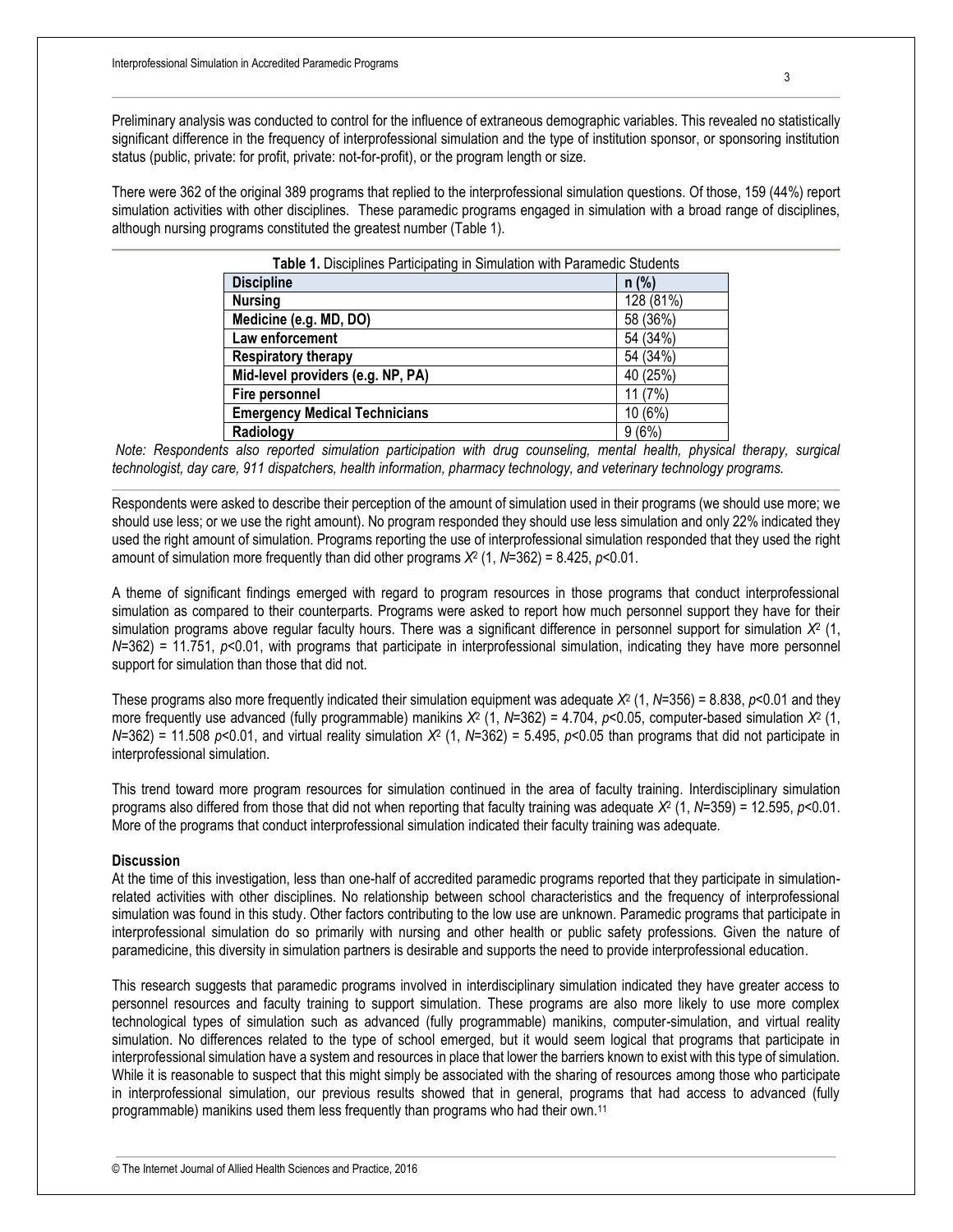This study is limited by its design and therefore does not capture whether paramedic programs participate in interprofessional activities more frequently because of the training and personnel resources they have or if such participation facilitates their access to these resources. Further, it is unclear if these factors are associated with the greater satisfaction they report regarding the amount of simulation used in their programs. Additional qualitative research in this area might better identify programmatic differences that inhibit and facilitate interprofessional simulation.

#### **Conclusion**

The benefits of interprofessional education and simulation have been demonstrated in other fields, but such practices have not previously been described in the context of paramedic education. Nonetheless, the use of interprofessional simulation as a learning strategy seems to be a desirable goal for paramedic education, given the dynamic nature of paramedicine and the various other professionals with which paramedics must interact during the course of their duties. This study provides an important primer for a topic that has the potential to influence academic outcomes among paramedic students.

There are several known inherent difficulties associated with interprofessional simulation and so it is hardly surprising that this study found this strategy is more likely to be used in programs with adequate equipment, faculty training, and personnel resources for simulation. Program administrators should recognize the need to establish an underlying simulation infrastructure for student participation in interprofessional simulation activities. This can allow for meaningful, context-based learning that will benefit the students, their patients and the healthcare community.

#### **REFERENCES**

- 1. Palaganas JC, Mancini ME. Interprofessional education using clinical simulations. In Jeffries RP (Ed.), *Clinical Simulations in Nursing Education: Advanced Concepts, Trends, and Opportunities*. Philadelphia, PA: Wolters Kluwer Lippincott, Williams & Wilkins; 2014:58-70.
- 2. Frenk J, Chen L, Bhutta ZA, Cohen J, Crisp N, Evans T, et al. Health professionals for a new century: transforming education to strengthen health systems in an interdependent world. *Lancet.* 2010 Dec; 376(9756); 1923-58. [PMID: 21112323]
- 3. Bradley P. The history of simulation in medical education and possible future direction. *Med Educ.* 2006 Mar; 40(3):254-62. [PMID: 16492228]
- 4. Gaba DM. The future vision of simulation in health care. *Qual Saf Health Care.* 2004 Oct; 13 (Suppl 1):i2-10. doi:10.1136/qshc.2004.009878. [PMID: 15465951]
- 5. Hood K, Cant R, Baulch J, Gilbee A, Leech M, Anderson AS, Davies K. Prior experience of interprofessional learning enhances undergraduate nursing and healthcare students' professional identity and attitudes to teamwork. *Nurs Educ Pract*. 2014 Mar; 14(2):117-122. [PMID: 23937910]
- 6. McFadyen AK, Webster V, Strachan K, Figgins E, Brown H, McKechnie J. The readiness for interprofessional learning scale: A possible more stable sub-scale model for the original version of RIPLS. *J Interprof Care*. 2005 Dec; 19 (6):595-603. [PMID: 16373215]
- 7. McGaghie WC, Issenberg SB, Barsuk JH, Wayne DB. A critical review of simulation-based mastery learning with translational outcomes. *Med Educ*. 2014 Apr; 48 (4):375-85. [PMID: 24606621]
- 8. U.S. Department of Transportation, National Highway Traffic Safety Administration. *National EMS Workforce Agenda for the Future, 2011*. (DOT HS 811 473). Washington, DC: Accessed August 30, 2015 at [http://www.ems.gov/pdf/2011/EMS\\_Workforce\\_Agenda\\_052011.pdf](http://www.ems.gov/pdf/2011/EMS_Workforce_Agenda_052011.pdf)
- 9. American College of Emergency Physicians. EMS as an essential public safety service. *Clinical & Practice Management: ACEP Policy Statement,* 2010. Accessed February 22, 2015 at [http://www.acep.org/Clinical---Practice-Management/EMS](http://www.acep.org/Clinical---Practice-Management/EMS-as-an-Essential-Public-Safety-Service/)[as-an-Essential-Public-Safety-Service/](http://www.acep.org/Clinical---Practice-Management/EMS-as-an-Essential-Public-Safety-Service/)
- 10. Croskerry P, Sinclair D. Emergency medicine: A practice prone to error? *Canadian Journal of Emergency Medicine*. 2001 Oct; 3 (4):271-6. [PMID: 17610769] Accessed August 30, 2014 at<http://www.cjem-online.ca/v3/n4/p271>
- 11. McKenna KD, Carhart E, Bercher D, Spain A, Todaro J, Freel J. Simulation use in paramedic education research (SUPER): a descriptive study. *Prehosp Emerg Care*. 2015 Jul-Sep; 19 (3):432-40. doi: 10.3109/10903127.2014.995845. [PMID: 25664774]
- 12. McKenna L, Boyle M, Palermo C, Molloy E, Williams B, Brown T. Promoting interprofessional understanding through online learning: a qualitative examination. *Nurs Health Sci*. 2014 Sep; 16 (3):321-6. doi: 10.1111/nhs.12105. [PMID: 2440496]
- 13. Riesen E, Morley M, Clendinneng D, Ogilvie S, Ann Murray M. Improving interprofessional competence in undergraduate students using a novel blended approach. *J Interprof Care.* 2012 Jul; 26 (4):312-8. [PMID: 22559163]
- 14. Williams B, Webb V. Examining the measurement properties of the Interdisciplinary Education Perception Scale (IEPS) in paramedic education. *Nurse Educ Today*. 2013 Sep; 33 (9):981-5. [PMID: 23159166]
- 15. Committee on Accreditation of Educational Programs for the Emergency Medical Service Professions. CoAEMSP; 2014.